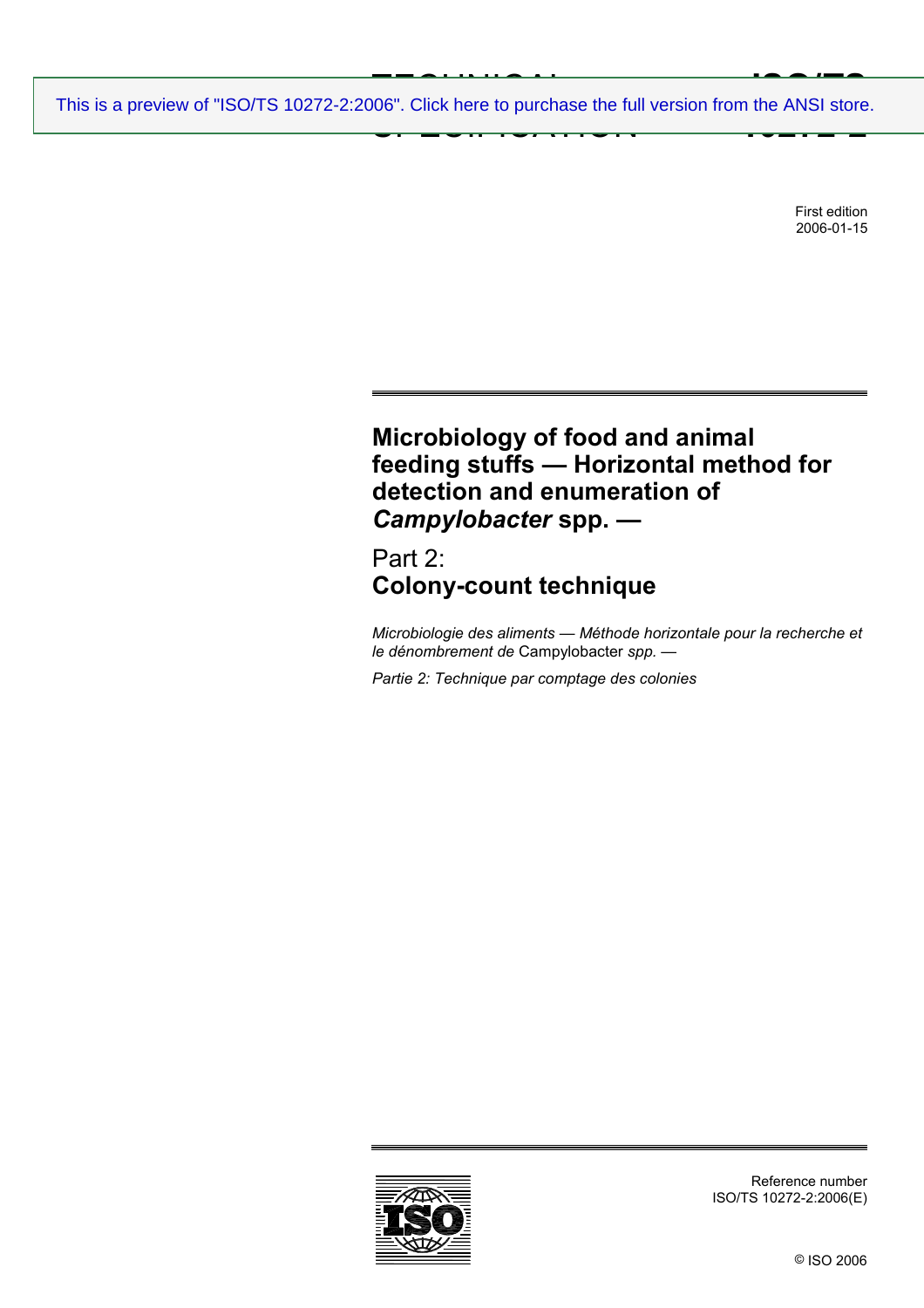#### **PDF disclaimer**

This PDF file may contain embedded typefaces. In accordance with Adobe's licensing policy, this file may be printed or viewed but shall not be edited unless the typefaces which are embedded are licensed to and installed on the computer performing the editing. In downloading this file, parties accept therein the responsibility of not infringing Adobe's licensing policy. The ISO Central Secretariat accepts no liability in this area.

Adobe is a trademark of Adobe Systems Incorporated.

Details of the software products used to create this PDF file can be found in the General Info relative to the file; the PDF-creation parameters were optimized for printing. Every care has been taken to ensure that the file is suitable for use by ISO member bodies. In the unlikely event that a problem relating to it is found, please inform the Central Secretariat at the address given below.

© ISO 2006

All rights reserved. Unless otherwise specified, no part of this publication may be reproduced or utilized in any form or by any means, electronic or mechanical, including photocopying and microfilm, without permission in writing from either ISO at the address below or ISO's member body in the country of the requester.

ISO copyright office Case postale 56 • CH-1211 Geneva 20 Tel. + 41 22 749 01 11 Fax + 41 22 749 09 47 E-mail copyright@iso.org Web www.iso.org

Published in Switzerland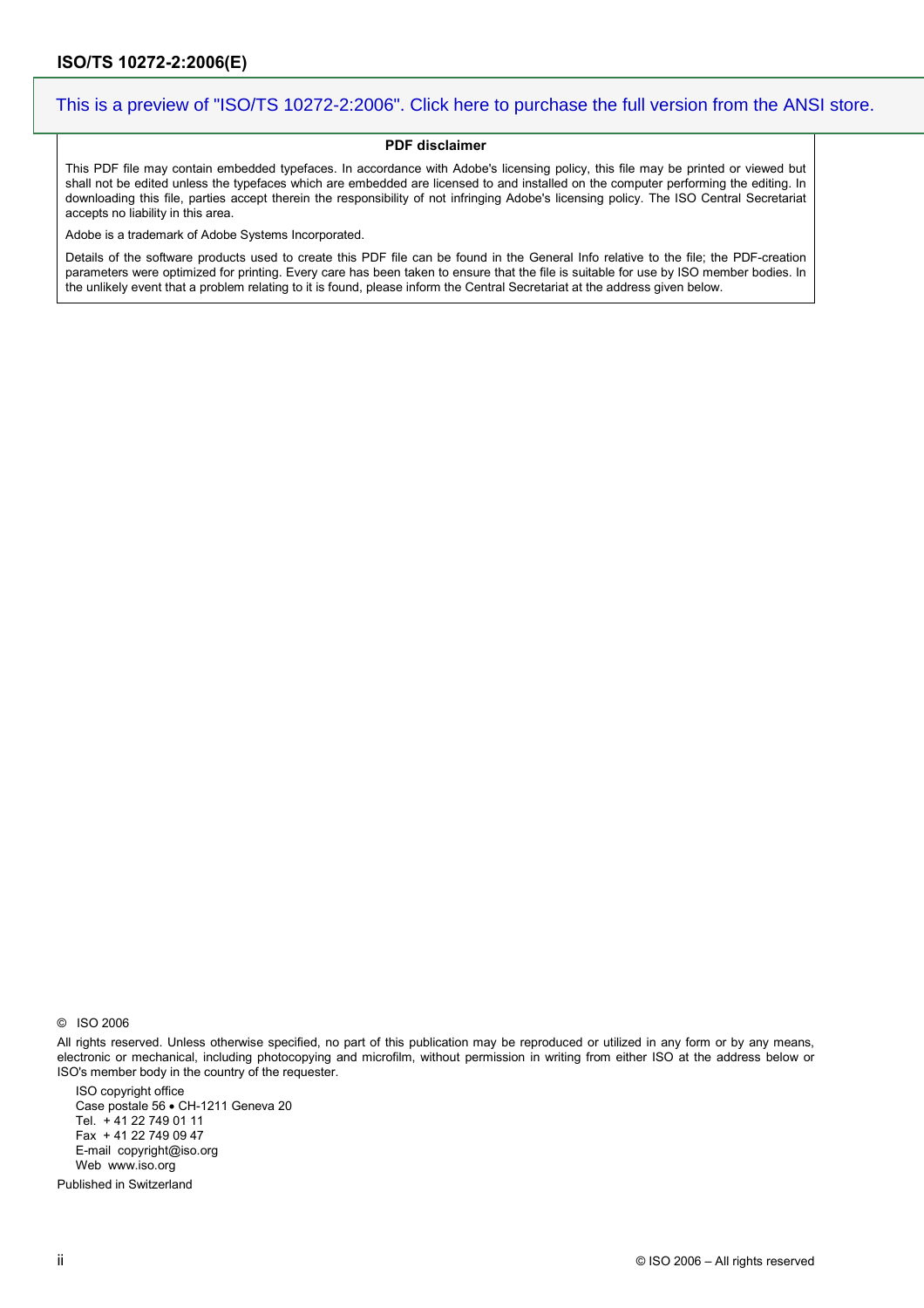## **Contents**

| 1              |                                                                                           |  |
|----------------|-------------------------------------------------------------------------------------------|--|
| $\mathbf{2}$   |                                                                                           |  |
| 3              |                                                                                           |  |
| 4              |                                                                                           |  |
| 4.1<br>4.2     |                                                                                           |  |
| 5              |                                                                                           |  |
| 5.1<br>5.2     |                                                                                           |  |
| 5.3            |                                                                                           |  |
| 5.4            |                                                                                           |  |
| 5.5<br>5.6     |                                                                                           |  |
|                |                                                                                           |  |
|                |                                                                                           |  |
| 6              |                                                                                           |  |
| $\overline{7}$ |                                                                                           |  |
| 8              |                                                                                           |  |
| 9              |                                                                                           |  |
| 9.1            |                                                                                           |  |
| 9.2            |                                                                                           |  |
| 9.3<br>9.4     |                                                                                           |  |
| 10             |                                                                                           |  |
| 10.1           |                                                                                           |  |
| 10.2           |                                                                                           |  |
| 10.3           |                                                                                           |  |
| 11             |                                                                                           |  |
|                | Annex A (normative) Confidence limits for the estimation of small numbers of colonies  12 |  |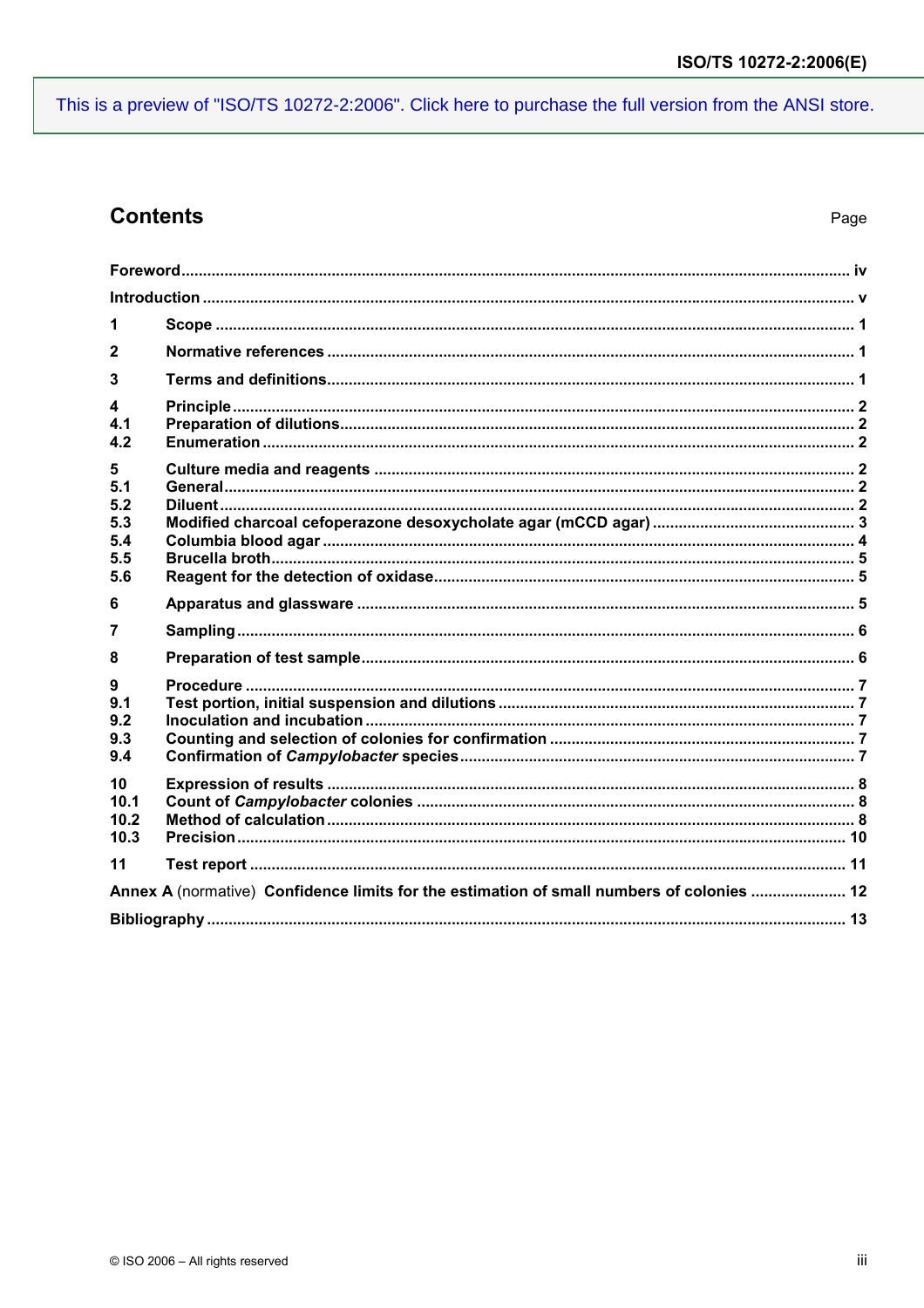### **Foreword**

ISO (the International Organization for Standardization) is a worldwide federation of national standards bodies (ISO member bodies). The work of preparing International Standards is normally carried out through ISO technical committees. Each member body interested in a subject for which a technical committee has been established has the right to be represented on that committee. International organizations, governmental and non-governmental, in liaison with ISO, also take part in the work. ISO collaborates closely with the International Electrotechnical Commission (IEC) on all matters of electrotechnical standardization.

International Standards are drafted in accordance with the rules given in the ISO/IEC Directives, Part 2.

The main task of technical committees is to prepare International Standards. Draft International Standards adopted by the technical committees are circulated to the member bodies for voting. Publication as an International Standard requires approval by at least 75 % of the member bodies casting a vote.

In other circumstances, particularly when there is an urgent market requirement for such documents, a technical committee may decide to publish other types of normative document:

- an ISO Publicly Available Specification (ISO/PAS) represents an agreement between technical experts in an ISO working group and is accepted for publication if it is approved by more than 50 % of the members of the parent committee casting a vote;
- an ISO Technical Specification (ISO/TS) represents an agreement between the members of a technical committee and is accepted for publication if it is approved by 2/3 of the members of the committee casting a vote.

An ISO/PAS or ISO/TS is reviewed after three years in order to decide whether it will be confirmed for a further three years, revised to become an International Standard, or withdrawn. If the ISO/PAS or ISO/TS is confirmed, it is reviewed again after a further three years, at which time it must either be transformed into an International Standard or be withdrawn.

Attention is drawn to the possibility that some of the elements of this document may be the subject of patent rights. ISO shall not be held responsible for identifying any or all such patent rights.

ISO/TS 10272-2 was prepared by Technical Committee ISO/TC 34, *Food products*, Subcommittee SC 9, *Microbiology*.

This first edition of ISO/TS 10272-2, together with ISO 10272-1:2006, cancels and replaces ISO 10272:1995, which has been technically revised.

ISO/TS 10272 consists of the following parts, under the general title *Microbiology of food and animal feeding stuffs — Horizontal method for detection and enumeration of* Campylobacter *spp.*:

- *Part 1: Detection method*
- *Part 2: Colony-count technique* (Technical Specification)